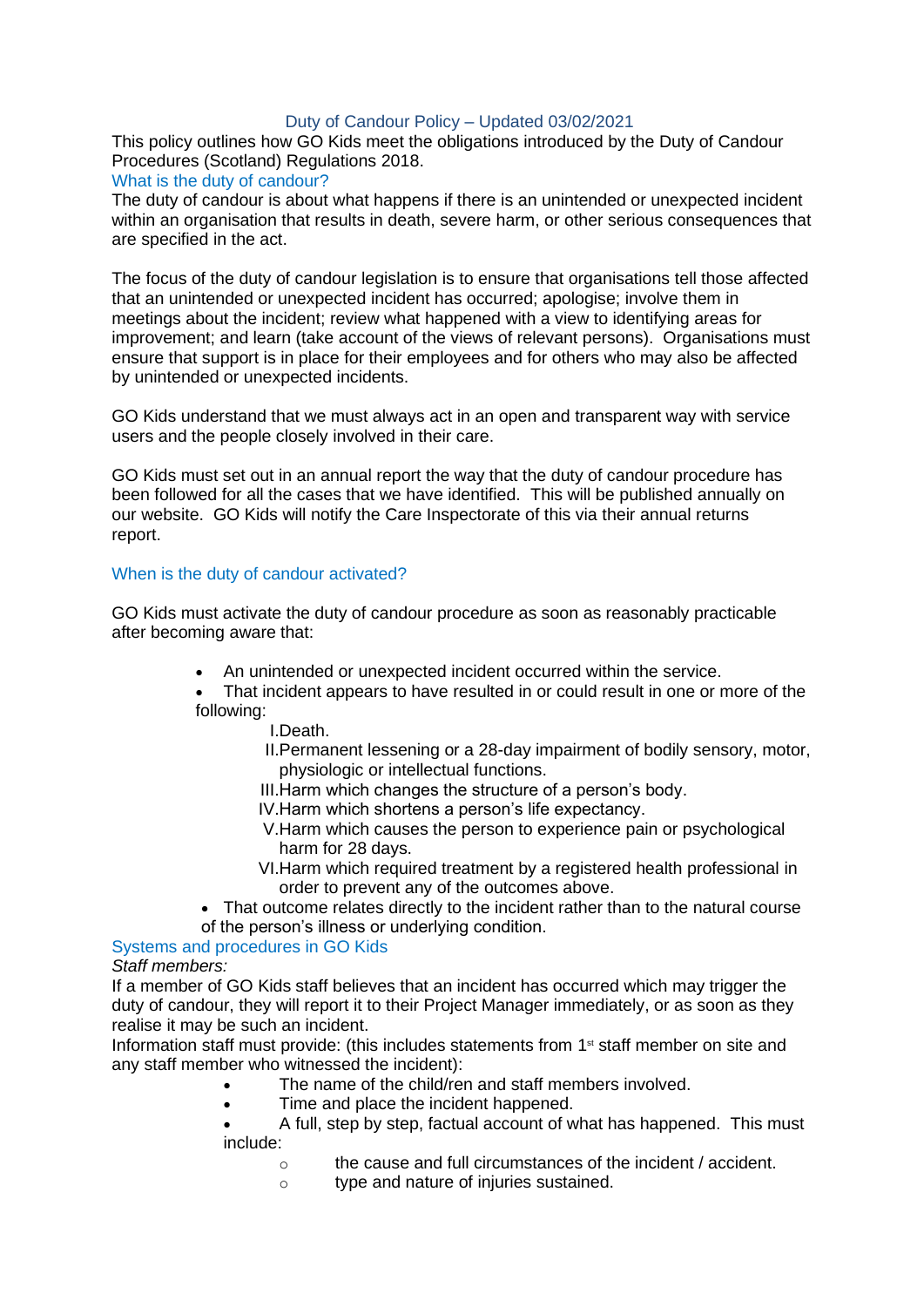o what contact has been made with parents/carers.

o if anyone else was involved i.e. teachers, other children, parents, visitors.

- o details of what was discussed.
- o what (if any) first aid treatment was given.

o if emergency services were contacted & what was advised / happened.

- o what club policies and procedures were followed.
- o what steps were taken by you to protect / support the child.
- o any other information that staff feel is relevant.
- o staff must sign/date all statements.

All statements must be given to the Project Manager to include with the investigation. Staff members may be asked to be part of the investigation and any meetings necessary. The Project Manager shall be responsible for managing the duty of candour from that point.

*Project Manager:*

Key steps with then include:

- Contact the child's parent /carer to acknowledge that an unintended or unexpected incident has occurred that has resulted in harm and that the duty of candour procedure will be activated, and that a full investigation will take place.
- Apologise for what has happened.
- Be open with parents/carers and other relevant persons about the incident.
- Provide suitable support to the child and their parent/carer and others affected by the incident.

• Arrange a meeting with the child's parent / carer to explain directly what has happened.

Say what is being done to investigate, what lessons have been learned from what has happened and further actions that might be taken.

- Provide a written account to the child's parent/carer.
- Ask how the parent/carer wants information to be provided to them and advise them how the information will be stored.

• Conduct a review of the circumstances which led to the incident within three months of the incident date.

• Report to the Care Inspectorate.

• Report to any other relevant bodies as and when necessary (I.e., the SSSC, PVG, the police, Falkirk child protection committee).

- Be involved with any external agencies investigating.
- Liaise with the management committee where necessary.

#### Record keeping:

Full records will be held in the head office. This detail will include:

- The date in which the incident occurred.
- Details of everyone involved.
- An account from all staff members involved in the incident and all the facts that the club are aware of.

• An explanation of the actions that the club will take as part of the duty of candour procedure.

- An apology of the incident.
- The invitation to the service users' parents/carers.
- Notes from this meeting and any others that are necessary, including, any actions and timescales that have been agreed.

#### Annual reporting:

GO Kids will prepare an annual report at the end of the financial year. This will be displayed within the club's website. Details must include: